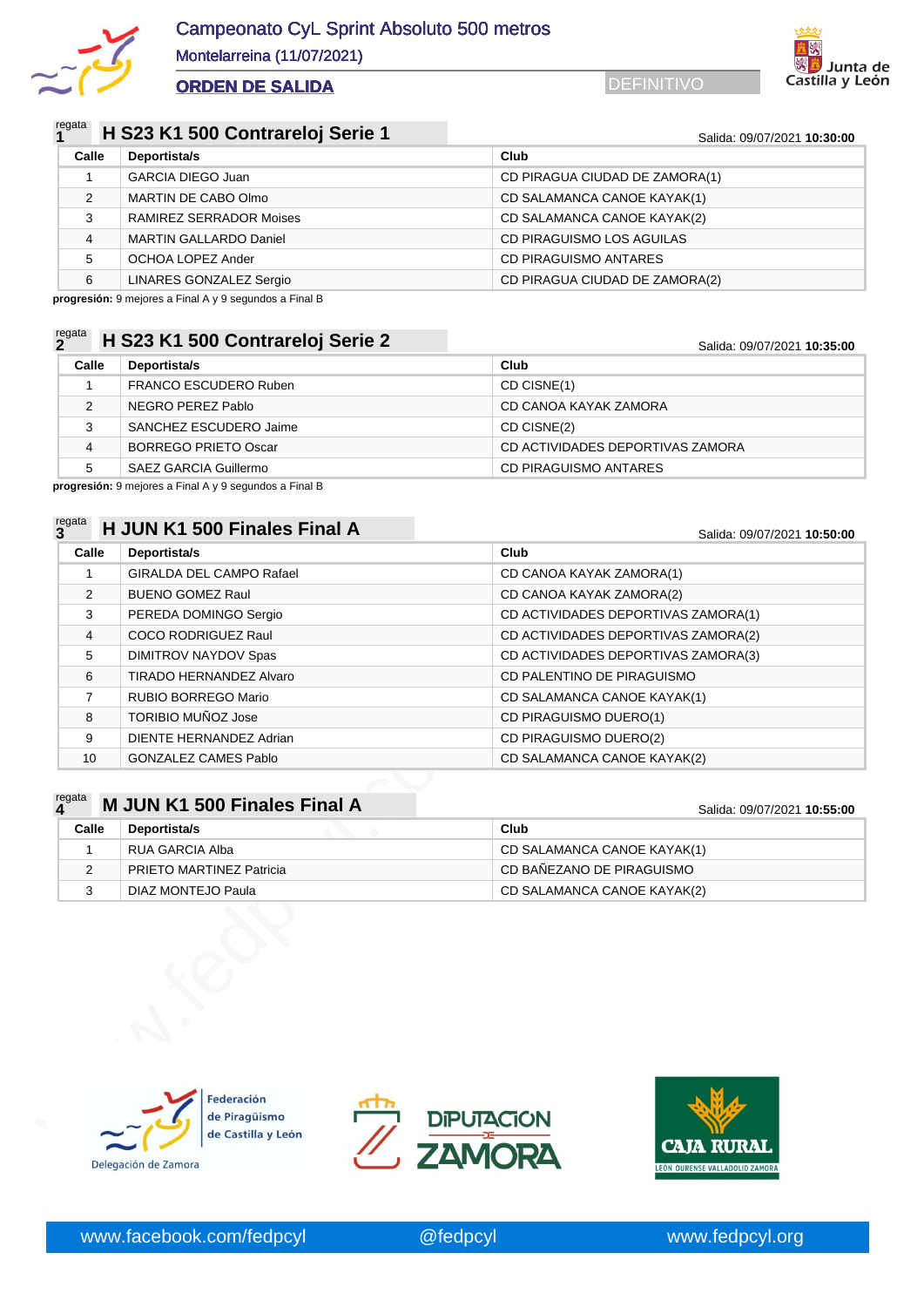



### regata **<sup>5</sup> H SEN K1 500 Finales Final A** Salida: 09/07/2021 **11:00:00**

| Calle         | Deportista/s                   | Club                        |
|---------------|--------------------------------|-----------------------------|
|               | DEL CERRO RODRIGUEZ David      | CD CISNE(1)                 |
| $\mathcal{P}$ | FERNANDEZ TAMAME Saul          | CD CANOA KAYAK ZAMORA(1)    |
| 3             | PEREZCEJUELA GARCIACALVO Jorge | CD PIRAGUISMO ANTARES(1)    |
| 4             | <b>BERNABE MELO David</b>      | CD CISNE(2)                 |
| 5             | ANGULO HERNANDEZ Pedro         | CD PIRAGUISMO ANTARES(2)    |
| 6             | <b>MACIAS DELGADO Alberto</b>  | CD CANOA KAYAK ZAMORA(2)    |
|               | RODRIGUEZ GARCIA Ricardo       | CD DURIUSKAYAK ZAMORA       |
| 8             | RAMOS CARRERO Aitor david      | CD PIRAGUA CIUDAD DE ZAMORA |
| 9             | ENJUTO GOMEZ Pablo             | CD CISNE(3)                 |

### regata **<sup>6</sup> M SEN K1 500 Finales Final A** Salida: 09/07/2021 **11:05:00**

| Calle | Deportista/s                      | Club                          |
|-------|-----------------------------------|-------------------------------|
|       | <b>HERNANDEZ MARTIN Ma isabel</b> | CD PALENTINO DE PIRAGUISMO(1) |
| 2     | SANTOS GARCIA Maria rosario       | CD PALENTINO DE PIRAGUISMO(2) |
| 3     | <b>FRANCO ESCUDERO Cristina</b>   | CD CISNE(1)                   |
| 4     | COCO ROHDE Patricia               | CD CISNE(2)                   |
| 5     | <b>BARRIOS MARCOS Eva</b>         | CD DURIUSKAYAK ZAMORA(1)      |
| 6     | PEDRUELO TORIBIO Laura            | CD DURIUSKAYAK ZAMORA(2)      |

| $Z^{\text{egata}}$ H SEN C1 500 Finales Final A |  |
|-------------------------------------------------|--|
|-------------------------------------------------|--|

### regata **<sup>7</sup> H SEN C1 500 Finales Final A** Salida: 09/07/2021 **11:10:00**

| Calle | Deportista/s             | Club                        |
|-------|--------------------------|-----------------------------|
|       | REBOLLO RODRIGUEZ Hector | CD CISNE                    |
|       | BLANCO SANCHEZ Victor    | CD PIRAGUA CIUDAD DE ZAMORA |
|       | SANCHEZ BENITO Rodrigo   | CD FRESNO DE LA RIBERA      |

| regata |       | M SEN C1 500 Finales Final A | Salida: 09/07/2021 11:15:00 |
|--------|-------|------------------------------|-----------------------------|
|        | Calle | <b>Deportista/s</b>          | Club                        |
|        |       | VILLAR DIAZ Emma             | CD PIRAGUA CIUDAD DE ZAMORA |

|             | <b>M SEN C1 500 Finales Final A</b> | Salida: 09/07/2021 11:15:00         |
|-------------|-------------------------------------|-------------------------------------|
| Calle       | Deportista/s                        | Club                                |
| 1           | <b>VILLAR DIAZ Emma</b>             | CD PIRAGUA CIUDAD DE ZAMORA         |
|             |                                     |                                     |
| regata<br>9 | H VET35-39 K1 500 Finales Final A   | Salida: 09/07/2021 11:20:00         |
| Calle       | Deportista/s                        | Club                                |
| 1           | GONZALEZ LUENGO Alberto             | CD ACTIVIDADES DEPORTIVAS ZAMORA(1) |
| 2           | HIDALGO CUADRADO Alvaro             | CD ACTIVIDADES DEPORTIVAS ZAMORA(2) |
|             |                                     |                                     |
|             |                                     |                                     |





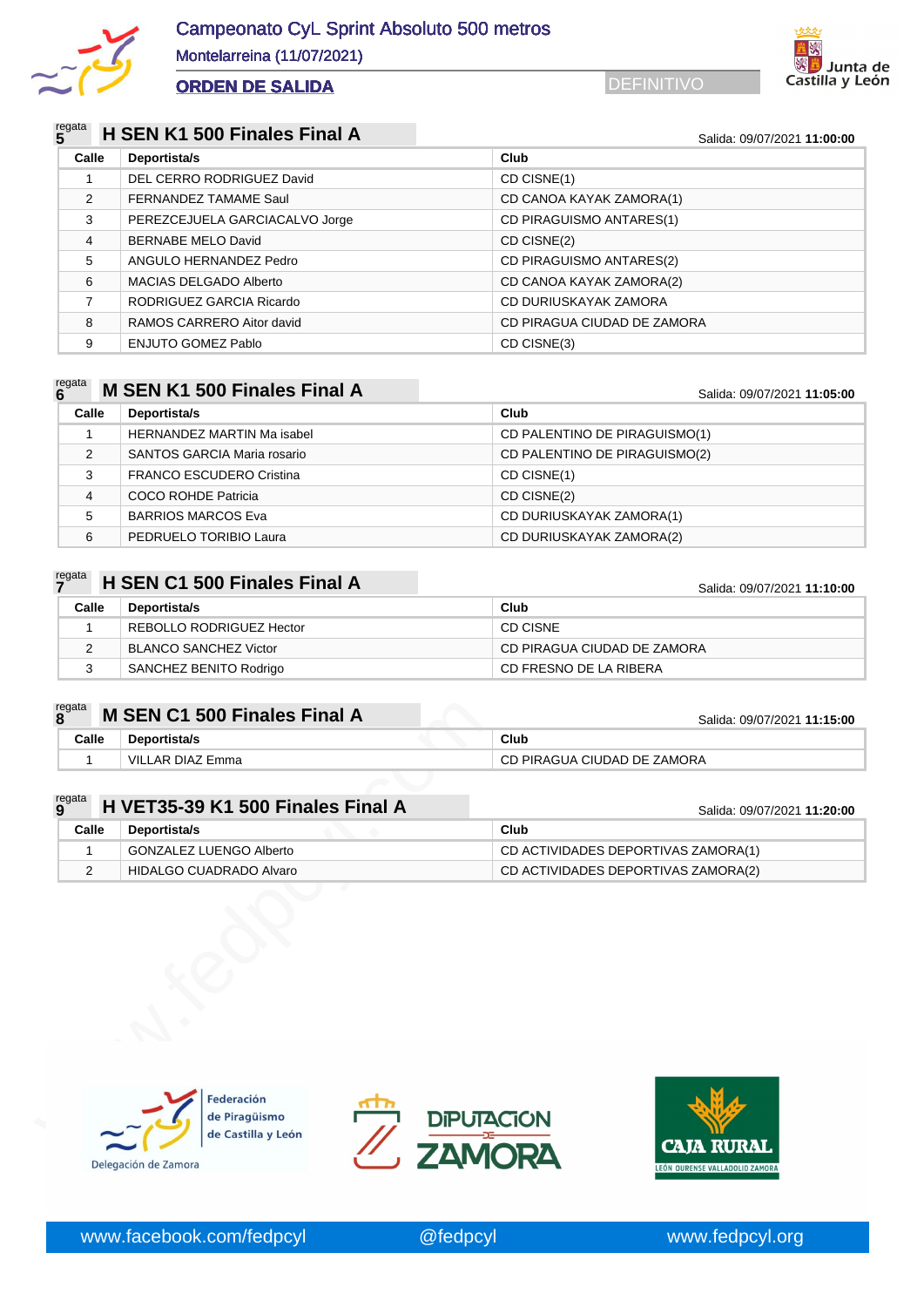



| regata<br><b>10</b><br>M VET35-39 K1 500 Finales Final A |       |                     | Salida: 09/07/2021 11:25:00 |  |
|----------------------------------------------------------|-------|---------------------|-----------------------------|--|
|                                                          | Calle | <b>Deportista/s</b> | Club                        |  |
|                                                          |       | ALVAREZ ALEJO Laura | CD PIRAGUA CIUDAD DE ZAMORA |  |

| regata<br><b>11</b><br>H VET 40-49 K1 500 Finales Final A |       |                                 | Salida: 09/07/2021 11:30:00    |  |
|-----------------------------------------------------------|-------|---------------------------------|--------------------------------|--|
|                                                           | Calle | Deportista/s                    | Club                           |  |
|                                                           |       | FERNANDEZ FERRERO Hermenegildo  | CD PIRAGUA CIUDAD DE ZAMORA(1) |  |
|                                                           |       | <b>DIEGO PERERO Marcos jose</b> | CD PIRAGUA CIUDAD DE ZAMORA(2) |  |
|                                                           |       | RODRIGUEZ DOMINGUEZ David       | CD PIRAGUA CIUDAD DE ZAMORA(3) |  |

| regata<br><b>12</b> |       | H VET 40-49 C1 500 Finales Final A | Salida: 09/07/2021 11:35:00         |  |
|---------------------|-------|------------------------------------|-------------------------------------|--|
|                     | Calle | Deportista/s                       | Club                                |  |
|                     |       | <b>IGLESIAS GARCIA Raul</b>        | CD ACTIVIDADES DEPORTIVAS ZAMORA(1) |  |
|                     |       | LUELMO VILLASECO Jose ramon        | CD ACTIVIDADES DEPORTIVAS ZAMORA(2) |  |
|                     |       | PINILLA HIDALGO Guillermo jose     | CD ACTIVIDADES DEPORTIVAS ZAMORA(3) |  |

| regata<br><b>13</b><br>H VET 50- K1 500 Finales Final A |       |                               | Salida: 09/07/2021 11:40:00   |  |
|---------------------------------------------------------|-------|-------------------------------|-------------------------------|--|
|                                                         | Calle | Deportista/s                  | Club                          |  |
|                                                         |       | LOPEZ YEGUAS Pedro pablo      | CD CANOA KAYAK ZAMORA         |  |
|                                                         |       | DITTMANN GARCIA Lotthar       | CD PALENTINO DE PIRAGUISMO(1) |  |
|                                                         | 3     | NEGRETE ACERO Jose raul       | CD PALENTINO DE PIRAGUISMO(2) |  |
|                                                         | 4     | <b>LINARES MARTIN Enrique</b> | CD PIRAGUA CIUDAD DE ZAMORA   |  |

| regata<br><b>16</b> | M S23 K1 500 Finales Final A    | Salida: 09/07/2021 11:55:00      |  |
|---------------------|---------------------------------|----------------------------------|--|
| Calle               | Deportista/s                    | Club                             |  |
|                     | SANTIAGO ILLAN Sheila           | CD PIRAGUA CIUDAD DE ZAMORA(1)   |  |
| $\mathcal{P}$       | <b>MARTIN ROJO Lucia</b>        | CD ACTIVIDADES DEPORTIVAS ZAMORA |  |
| 3                   | YAÑEZ ESTEBAN Paula             | CD FRESNO DE LA RIBERA           |  |
| 4                   | DIEZ MONJE Lidia                | <b>CD PIRAGUISMO ANTARES</b>     |  |
| 5                   | <b>GARCIA RODRIGUEZ Barbara</b> | CD BAÑEZANO DE PIRAGUISMO        |  |
| 6                   | <b>VILLAR DIAZ Emma</b>         | CD PIRAGUA CIUDAD DE ZAMORA(2)   |  |
| 7                   | ANTON SOTOMAYOR Alba            | CD PIRAGUA CIUDAD DE ZAMORA(3)   |  |
| 8                   | <b>SANTOS RODRIGUEZ Monica</b>  | CD CISNE                         |  |

# 2 MARTIN ROJO Lucia<br>
4 DIEZ MONJE Lidia<br>
6 GARCIA RODRIGUEZ Barbara<br>
6 VILLAR DIAZ Emma<br>
7 ANTON SOTOMAYOR Alba<br>
8 SANTOS RODRIGUEZ Monica<br>
7 ANTON SOTOMAYOR Alba<br>
8 SANTOS RODRIGUEZ Monica<br>
1 TORIBIO MUÑOZ Jose<br>
1 DICINTE regata<br>**17 17 17 17 17 17 12:00:00 12:00:00 12:00:00 12:00:00 12:00:00 12:00:00 12:00:00 12:00:00 12:00:00 Calle Deportista/s Club** 1 TORIBIO MUÑOZ Jose DIENTE HERNANDEZ Adrian CD PIRAGUISMO DUERO 2 | GONZALEZ CAMES Pablo RUBIO BORREGO Mario CD SALAMANCA CANOE KAYAK 3 DIMITROV NAYDOV Spas PEREDA DOMINGO Sergio CD ACTIVIDADES DEPORTIVAS ZAMORA 4 GIRALDA DEL CAMPO Rafael BUENO GOMEZ Raul CD CANOA KAYAK ZAMORA





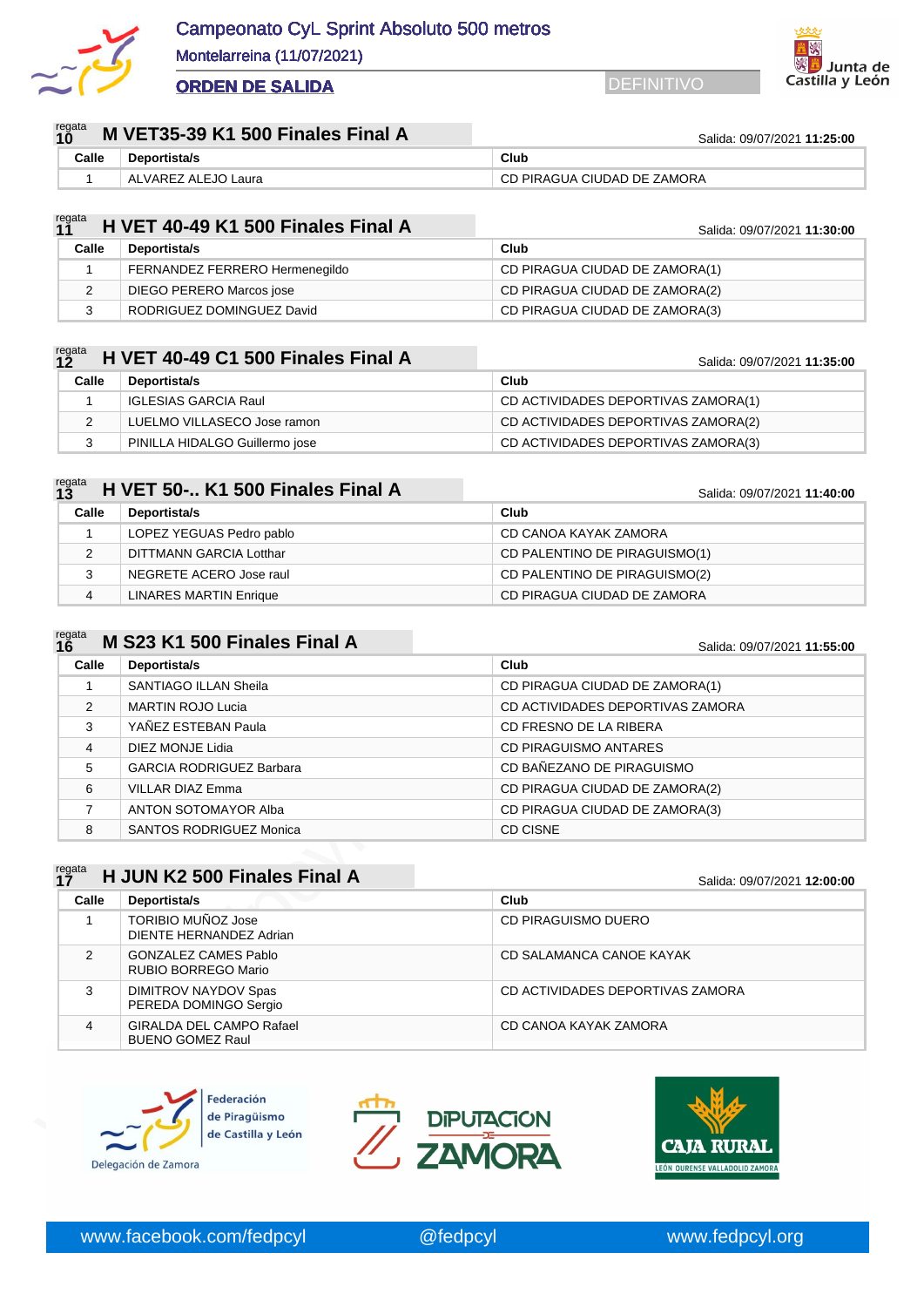



#### regata<br>19 **18 18 M** JUN K2 500 Finales Final A Salida: 09/07/2021 12:10:00

Montelarreina (11/07/2021)

| .     |                                       | $U$ aliya. $U$ <i>aliyi i</i> zuzi <b>iz. iv. vv</b> |  |
|-------|---------------------------------------|------------------------------------------------------|--|
| Calle | <b>Deportista/s</b>                   | Club                                                 |  |
|       | DIAZ MONTEJO Paula<br>RUA GARCIA Alba | CD SALAMANCA CANOE KAYAK                             |  |

#### regata **19 19 199 <b>199 12:15:00 12:15:00 12:15:00 12:15:00 12:15:00 12:15:00**

| - 19  |                                                        | <u> Jaliua. Uy/U7/ZUZT <b>12.19.00</b></u> |
|-------|--------------------------------------------------------|--------------------------------------------|
| Calle | Deportista/s                                           | Club                                       |
|       | <b>GARCIA PEDRUELO Ruben</b><br>SANCHEZ BENITO Rodrigo | CD FRESNO DE LA RIBERA                     |

#### regata<br>20 **200 Einales Final A** Salida: 09/07/2021 **12:20:00**

| Calle          | Deportista/s                                             | Club                         |
|----------------|----------------------------------------------------------|------------------------------|
|                | FERNANDEZ TAMAME Saul<br>NEGRO PEREZ Pablo               | CD CANOA KAYAK ZAMORA        |
| $\mathcal{P}$  | ANGULO HERNANDEZ Pedro<br>PEREZCEJUELA GARCIACALVO Jorge | <b>CD PIRAGUISMO ANTARES</b> |
| 3              | FRANCO ESCUDERO Ruben<br>DEL CERRO RODRIGUEZ David       | CD CISNE(1)                  |
| 4              | <b>ENJUTO GOMEZ Pablo</b><br>SANCHEZ ESCUDERO Jaime      | CD CISNE(2)                  |
| 5.             | ZAPATERO ROJO Pedro<br>BERNABE MELO David                | CD CISNE(3)                  |
| 6              | <b>GARCIA DIEGO Juan</b><br>RAMOS CARRERO Aitor david    | CD PIRAGUA CIUDAD DE ZAMORA  |
| $\overline{7}$ | VICENTE VELASCO Ruben<br>RODRIGUEZ GARCIA Ricardo        | CD DURIUSKAYAK ZAMORA        |
| 8              | DITTMANN GARCIA Lotthar<br>NEGRETE ACERO Jose raul       | CD PALENTINO DE PIRAGUISMO   |

#### regata<br>**21 21 <b>M** SEN K2 500 Finales Final A Salida: 09/07/2021 **12:30:00**

| $\mathbf{1}$<br>2<br>3<br>$\overline{4}$<br>5 | Deportista/s<br>PEDRUELO TORIBIO Laura<br><b>BARRIOS MARCOS Eva</b><br><b>HERNANDEZ MARTIN Ma isabel</b><br><b>SANTOS GARCIA Maria rosario</b><br><b>VILLAR DIAZ Emma</b><br>ALVAREZ ALEJO Laura<br><b>VAZQUEZ FRANCO Mirella</b><br>YAÑEZ ESTEBAN Paula<br><b>COCO ROHDE Patricia</b> |                 | CD DURIUSKAYAK ZAMORA<br>CD PALENTINO DE PIRAGUISMO<br>CD PIRAGUA CIUDAD DE ZAMORA<br>CD FRESNO DE LA RIBERA |
|-----------------------------------------------|----------------------------------------------------------------------------------------------------------------------------------------------------------------------------------------------------------------------------------------------------------------------------------------|-----------------|--------------------------------------------------------------------------------------------------------------|
|                                               |                                                                                                                                                                                                                                                                                        |                 |                                                                                                              |
|                                               |                                                                                                                                                                                                                                                                                        |                 |                                                                                                              |
|                                               |                                                                                                                                                                                                                                                                                        |                 |                                                                                                              |
|                                               |                                                                                                                                                                                                                                                                                        |                 |                                                                                                              |
|                                               | FRANCO ESCUDERO Cristina                                                                                                                                                                                                                                                               | <b>CD CISNE</b> |                                                                                                              |
|                                               |                                                                                                                                                                                                                                                                                        |                 |                                                                                                              |